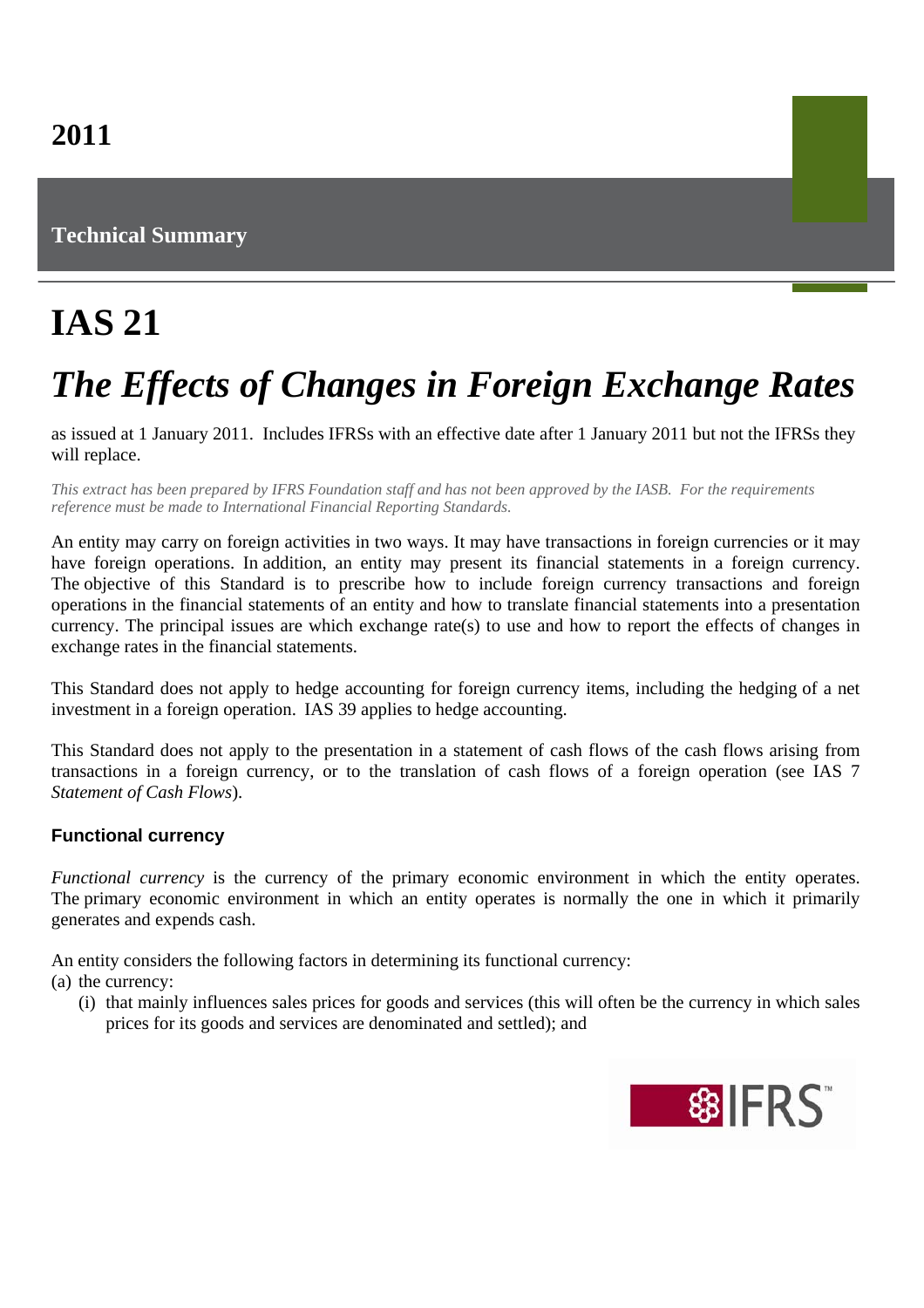- (ii) of the country whose competitive forces and regulations mainly determine the sales prices of its goods and services.
- (b) the currency that mainly influences labour, material and other costs of providing goods or services (this will often be the currency in which such costs are denominated and settled).

#### **Reporting foreign currency transactions in the functional currency**

*Foreign currency* is a currency other than the functional currency of the entity. *Spot exchange rate* is the exchange rate for immediate delivery.

*Exchange difference* is the difference resulting from translating a given number of units of one currency into another currency at different exchange rates.

*Net investment in a foreign operation* is the amount of the reporting entity's interest in the net assets of that operation.

A foreign currency transaction shall be recorded, on initial recognition in the functional currency, by applying to the foreign currency amount the spot exchange rate between the functional currency and the foreign currency at the date of the transaction.

At the end of each reporting period:

- (a) foreign currency monetary items shall be translated using the closing rate;
- (b) non-monetary items that are measured in terms of historical cost in a foreign currency shall be translated using the exchange rate at the date of the transaction; and
- (c) non-monetary items that are measured at fair value in a foreign currency shall be translated using the exchange rates at the date when the fair value was determined.

Exchange differences arising on the settlement of monetary items or on translating monetary items at rates different from those at which they were translated on initial recognition during the period or in previous financial statements shall be recognised in profit or loss in the period in which they arise.

However, exchange differences arising on a monetary item that forms part of a reporting entity's net investment in a foreign operation shall be recognised in profit or loss in the separate financial statements of the reporting entity or the individual financial statements of the foreign operation, as appropriate. In the financial statements that include the foreign operation and the reporting entity (eg consolidated financial statements when the foreign operation is a subsidiary), such exchange differences shall be recognised initially in other comprehensive income and reclassified from equity to profit or loss on disposal of the net investment.

Furthermore, when a gain or loss on a non-monetary item is recognised in other comprehensive income, any exchange component of that gain or loss shall be recognised in other comprehensive income. Conversely, when a gain or loss on a non-monetary item is recognised in profit or loss, any exchange component of that gain or loss shall be recognised in profit or loss.

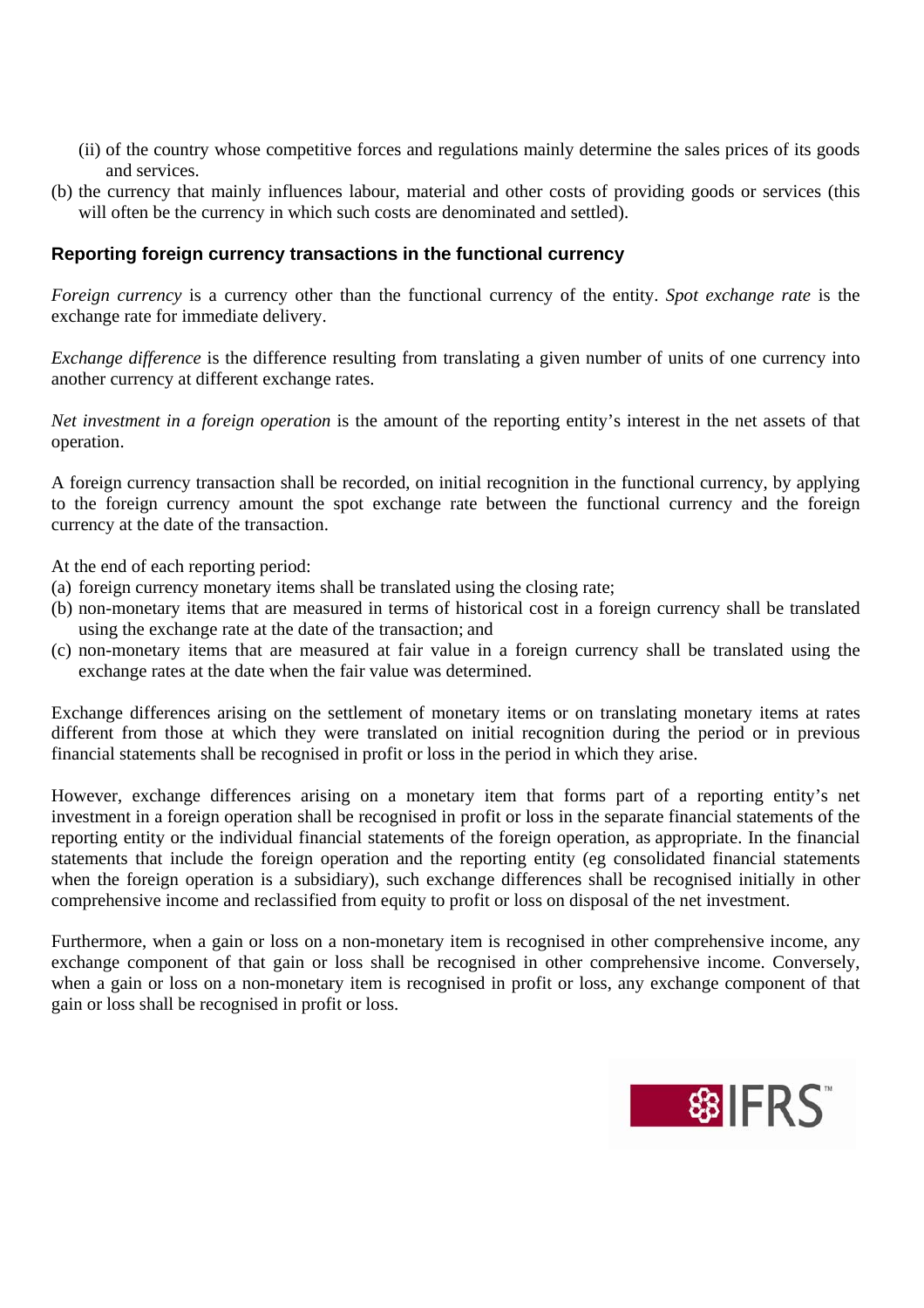#### **Translation to the presentation currency/Translation of a foreign operation**

The Standard permits an entity to present its financial statements in any currency (or currencies). For this purpose, an entity could be a stand-alone entity, a parent preparing consolidated financial statements or a parent, an investor or a venturer preparing separate financial statements in accordance with IAS 27 *Consolidated and Separate Financial Statements*. If the presentation currency differs from the entity's functional currency, it translates its results and financial position into the presentation currency. For example, when a group contains individual entities with different functional currencies, the results and financial position of each entity are expressed in a common currency so that consolidated financial statements may be presented.

An entity is required to translate its results and financial position from its functional currency into a presentation currency (or currencies) using the method required for translating a foreign operation for inclusion in the reporting entity's financial statements.

The results and financial position of an entity whose functional currency is not the currency of a hyperinflationary economy shall be translated into a different presentation currency using the following procedures:

- (a) assets and liabilities for each statement of financial position presented (ie including comparatives) shall be translated at the closing rate at the date of that statement of financial position;
- (b) income and expenses for each statement of comprehensive income or separate income statement presented (ie including comparatives) shall be translated at exchange rates at the dates of the transactions; and
- (c) all resulting exchange differences shall be recognised in other comprehensive income.

Any goodwill arising on the acquisition of a foreign operation and any fair value adjustments to the carrying amounts of assets and liabilities arising on the acquisition of that foreign operation shall be treated as assets and liabilities of the foreign operation. *Foreign operation* is an entity that is a subsidiary, associate, joint venture or branch of a reporting entity, the activities of which are based or conducted in a country or currency other than those of the reporting entity.

On the disposal of a foreign operation, the cumulative amount of the exchange differences relating to that foreign operation, recognised in other comprehensive income and accumulated in the separate component of equity, shall be reclassified from equity to profit or loss (as a reclassification adjustment) when the gain or loss on disposal is recognised (see IAS 1 *Presentation of Financial Statements* (as revised in 2007)).

On the partial disposal of a subsidiary that includes a foreign operation, the entity shall re-attribute the proportionate share of the cumulative amount of the exchange differences recognised in other comprehensive income to the non-controlling interests in that foreign operation. In any other partial disposal of a foreign operation the entity shall reclassify to profit or loss only the proportionate share of the cumulative amount of the exchange differences recognised in other comprehensive income.